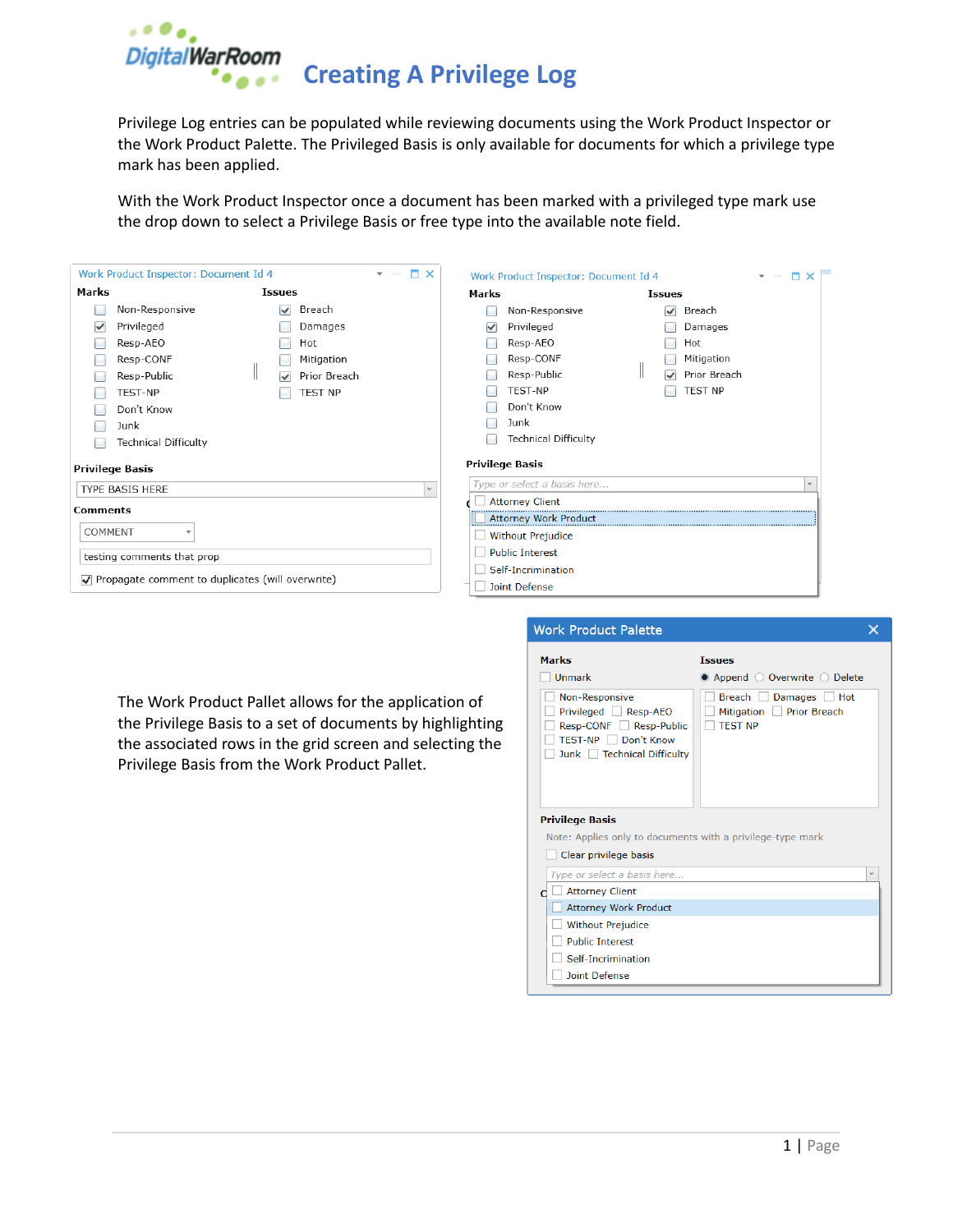

## Modifying the Priv Basis Drop Down

The Priv Basis dialog configures the drop down of available reasons why a particular document has been marked with a privileged-type Mark.

From the Settings menu, select Priv Basis:



In the Privilege Basis dialog type a new Basis or modify the existing entries.

| <b>Privilege Basis</b>            |                               |  |  |  |  |  |
|-----------------------------------|-------------------------------|--|--|--|--|--|
|                                   |                               |  |  |  |  |  |
| <b>SEQ</b>                        | <b>TITLE</b>                  |  |  |  |  |  |
| 1                                 | <b>Attorney Client</b>        |  |  |  |  |  |
| <b>Attorney Work Product</b><br>2 |                               |  |  |  |  |  |
|                                   | <b>Without Prejudice</b><br>3 |  |  |  |  |  |
| 4                                 | <b>Public Interest</b>        |  |  |  |  |  |
|                                   | 5   Self-Incrimination        |  |  |  |  |  |
| 6                                 | Joint Defense                 |  |  |  |  |  |
| $\overline{7}$                    | <b>INSERT NEW BASIS HERE</b>  |  |  |  |  |  |
|                                   |                               |  |  |  |  |  |
|                                   |                               |  |  |  |  |  |
|                                   | Close<br><b>Apply</b>         |  |  |  |  |  |

To edit an existing entry overwrite the appropriate fields with new values.

To add a new privilege basis, click the TITLE field in the row with the asterisk next to it and provide values for the SEQ and TXT fields as well. Click the Apply button.

To delete a privilege reason, select the row by clicking row selector box to the left of the row and hit the Delete key on you keyboard: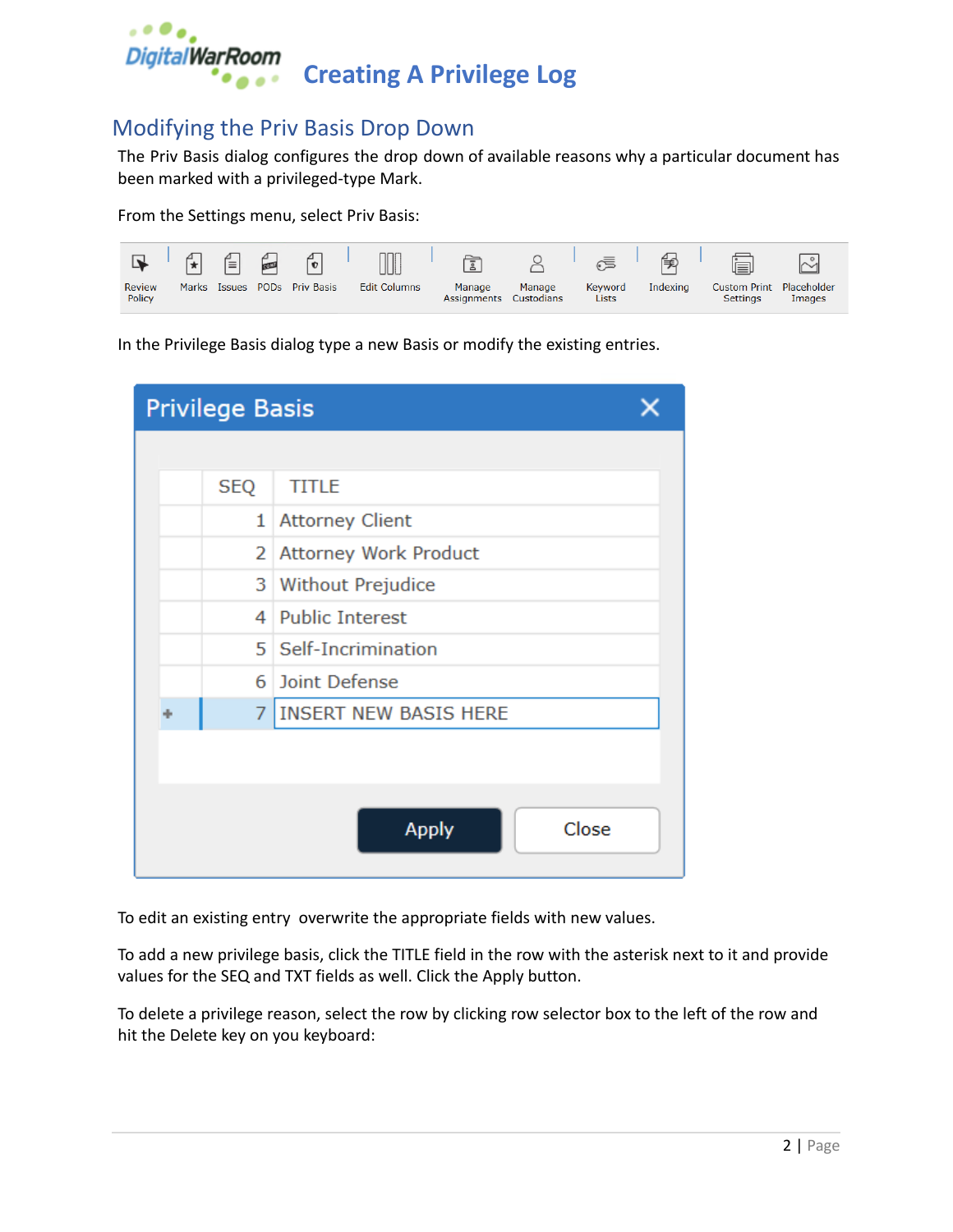

**Creating A Privilege Log**

|   |                                                                                                 | <b>Privilege Basis</b> |  |                         |   |  |
|---|-------------------------------------------------------------------------------------------------|------------------------|--|-------------------------|---|--|
|   |                                                                                                 |                        |  |                         |   |  |
|   |                                                                                                 | <b>SEQ</b>             |  | <b>TITLE</b>            | ᇫ |  |
|   |                                                                                                 |                        |  | 3 Without Prejudice     |   |  |
|   |                                                                                                 |                        |  | 4 Public Interest       |   |  |
|   |                                                                                                 |                        |  | 5   Self-Incrimination  |   |  |
|   |                                                                                                 |                        |  | 6 Joint Defense         |   |  |
|   |                                                                                                 |                        |  | 7 INSERT NEW BASIS HERE |   |  |
| ÷ |                                                                                                 | <b>Delete Record</b>   |  |                         |   |  |
|   | You have selected 1 record for deletion.<br>?<br>Choose Yes to delete the record or No to exit. |                        |  |                         |   |  |
|   |                                                                                                 |                        |  | No<br>Yes               |   |  |

## Viewing the Privilege Log

Go to the Analysis Tab and click on Reports:

| Matter              | <b>Process</b> | Settings        |                      | <b>Analysis</b> | <b>Tools</b>      | <b>Drafts</b> | Help |
|---------------------|----------------|-----------------|----------------------|-----------------|-------------------|---------------|------|
| Keyword<br>Analysis | Οo<br>Whom     | Who to Tabulate | Thread<br>Visualizer |                 | Date<br>Histogram | 闓<br>Reports  |      |

You will then see a list of all of the available Reports in DWR. Click on Privilege Log: